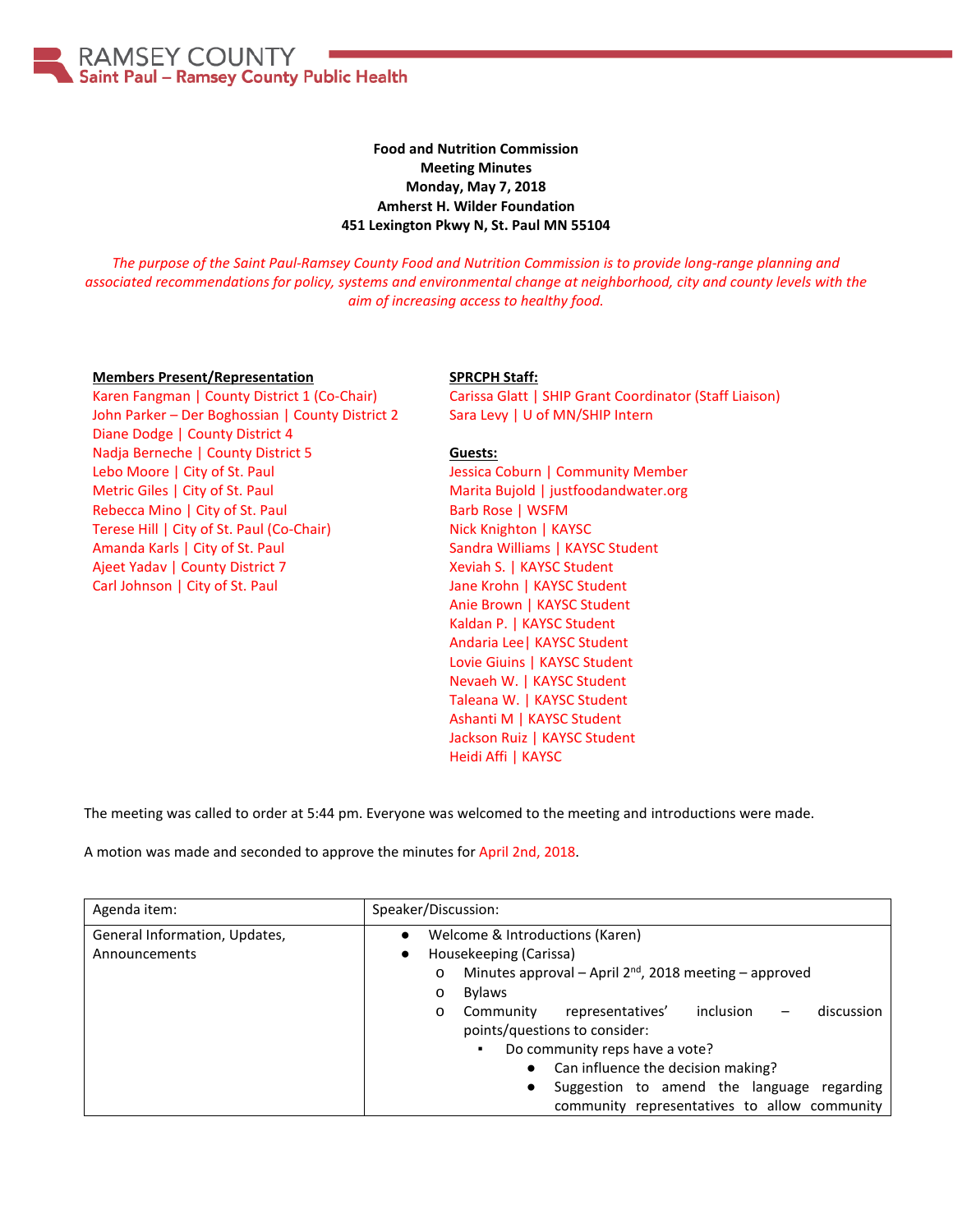|                                  | reps to vote in general meetings; special meetings<br>would remain with voting power being commission<br>members only<br>Limit? No more than the current number of<br>commission members?<br>Serves to have consistency in attendance for<br>$\bullet$<br>community representatives (1 year)<br>If someone becomes a community representative,<br>would they be required to be on a task-force?<br>Community members first in line to be<br>O<br>appointed as a commission member?<br>Making sure all different parts of the county are<br>represented<br>Vetting process?<br>Equality versus equity $-$ making sure we're on the<br>same page<br>Equitable balance of community members<br>$\circ$<br>Motion to amend section about community reps - once voted in,<br>O<br>the community representatives will have voting rights just as the<br>rest of the commission - seconded<br>Community members should be voting members<br>Passed, with the understanding that the language in the<br>bylaws should be amended<br>Carl will lead task force to develop the language regarding<br>community representatives<br>Interest in sub-committee - Diane, Metric, Nadja,<br>Ajeet, Rebecca, Therese, Carissa<br>Motion to approve the bylaws without the section about the<br>$\circ$<br>community representatives<br>Seconded, but not passed<br>Bylaws will NOT be passed<br>$\circ$<br>Language will be amended to community representative |
|----------------------------------|-------------------------------------------------------------------------------------------------------------------------------------------------------------------------------------------------------------------------------------------------------------------------------------------------------------------------------------------------------------------------------------------------------------------------------------------------------------------------------------------------------------------------------------------------------------------------------------------------------------------------------------------------------------------------------------------------------------------------------------------------------------------------------------------------------------------------------------------------------------------------------------------------------------------------------------------------------------------------------------------------------------------------------------------------------------------------------------------------------------------------------------------------------------------------------------------------------------------------------------------------------------------------------------------------------------------------------------------------------------------------------------------------------------------------------------------------|
|                                  | section, led by Carl and brought to next meeting                                                                                                                                                                                                                                                                                                                                                                                                                                                                                                                                                                                                                                                                                                                                                                                                                                                                                                                                                                                                                                                                                                                                                                                                                                                                                                                                                                                                |
|                                  | Motioned, seconded, voted in                                                                                                                                                                                                                                                                                                                                                                                                                                                                                                                                                                                                                                                                                                                                                                                                                                                                                                                                                                                                                                                                                                                                                                                                                                                                                                                                                                                                                    |
| Video from KAYSC - Environmental | Video from KAYSC students regarding environmental justice                                                                                                                                                                                                                                                                                                                                                                                                                                                                                                                                                                                                                                                                                                                                                                                                                                                                                                                                                                                                                                                                                                                                                                                                                                                                                                                                                                                       |
| Justice                          | Discussion regarding posting video on FNC website and/or Facebook                                                                                                                                                                                                                                                                                                                                                                                                                                                                                                                                                                                                                                                                                                                                                                                                                                                                                                                                                                                                                                                                                                                                                                                                                                                                                                                                                                               |
| <b>New Business</b>              | page - will need to get OK from KAYSC<br>Storehouse Grocery Store (Carl)<br>$\bullet$                                                                                                                                                                                                                                                                                                                                                                                                                                                                                                                                                                                                                                                                                                                                                                                                                                                                                                                                                                                                                                                                                                                                                                                                                                                                                                                                                           |
|                                  | https://www.storehouse.company/<br>$\circ$                                                                                                                                                                                                                                                                                                                                                                                                                                                                                                                                                                                                                                                                                                                                                                                                                                                                                                                                                                                                                                                                                                                                                                                                                                                                                                                                                                                                      |
|                                  | Neighborhood: Dayton's Bluff<br>$\circ$                                                                                                                                                                                                                                                                                                                                                                                                                                                                                                                                                                                                                                                                                                                                                                                                                                                                                                                                                                                                                                                                                                                                                                                                                                                                                                                                                                                                         |
|                                  | Accessibility & affordability in micro stores<br>$\circ$                                                                                                                                                                                                                                                                                                                                                                                                                                                                                                                                                                                                                                                                                                                                                                                                                                                                                                                                                                                                                                                                                                                                                                                                                                                                                                                                                                                        |
|                                  | Project has been fully funded for summer 2019<br>$\circ$                                                                                                                                                                                                                                                                                                                                                                                                                                                                                                                                                                                                                                                                                                                                                                                                                                                                                                                                                                                                                                                                                                                                                                                                                                                                                                                                                                                        |
|                                  | Purchasing grocery items from HyVee<br>$\circ$                                                                                                                                                                                                                                                                                                                                                                                                                                                                                                                                                                                                                                                                                                                                                                                                                                                                                                                                                                                                                                                                                                                                                                                                                                                                                                                                                                                                  |
|                                  | Questions<br>$\circ$                                                                                                                                                                                                                                                                                                                                                                                                                                                                                                                                                                                                                                                                                                                                                                                                                                                                                                                                                                                                                                                                                                                                                                                                                                                                                                                                                                                                                            |
|                                  | Sustainability?<br>$\blacksquare$                                                                                                                                                                                                                                                                                                                                                                                                                                                                                                                                                                                                                                                                                                                                                                                                                                                                                                                                                                                                                                                                                                                                                                                                                                                                                                                                                                                                               |
|                                  | Can the neighborhood take it over?<br>■                                                                                                                                                                                                                                                                                                                                                                                                                                                                                                                                                                                                                                                                                                                                                                                                                                                                                                                                                                                                                                                                                                                                                                                                                                                                                                                                                                                                         |
|                                  | Local food?                                                                                                                                                                                                                                                                                                                                                                                                                                                                                                                                                                                                                                                                                                                                                                                                                                                                                                                                                                                                                                                                                                                                                                                                                                                                                                                                                                                                                                     |
|                                  | Challenges for zoning and regulation? No                                                                                                                                                                                                                                                                                                                                                                                                                                                                                                                                                                                                                                                                                                                                                                                                                                                                                                                                                                                                                                                                                                                                                                                                                                                                                                                                                                                                        |
|                                  | FNC should help advocate, support, and spread the word<br>O                                                                                                                                                                                                                                                                                                                                                                                                                                                                                                                                                                                                                                                                                                                                                                                                                                                                                                                                                                                                                                                                                                                                                                                                                                                                                                                                                                                     |
|                                  | Partner with local farmers for produce<br>$\circ$                                                                                                                                                                                                                                                                                                                                                                                                                                                                                                                                                                                                                                                                                                                                                                                                                                                                                                                                                                                                                                                                                                                                                                                                                                                                                                                                                                                               |
|                                  | Replicability (zoning, regulations, process for other areas)<br>O                                                                                                                                                                                                                                                                                                                                                                                                                                                                                                                                                                                                                                                                                                                                                                                                                                                                                                                                                                                                                                                                                                                                                                                                                                                                                                                                                                               |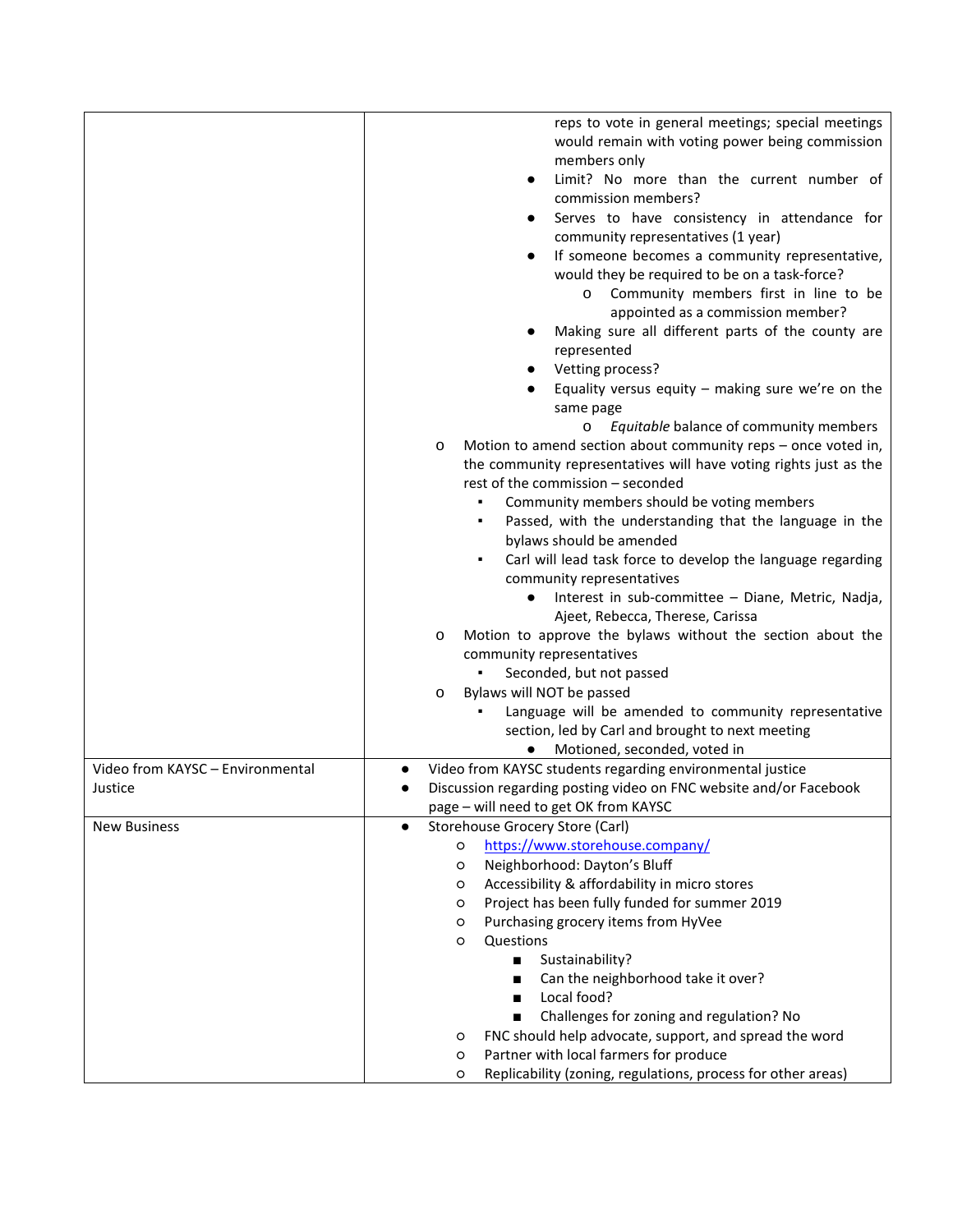|                                    | Fact Sheet - included in this document, following meeting<br>$\circ$<br>minutes                                                                                                                                                                                                                                                                                                                                                                                                                                                                                                                                                                                     |
|------------------------------------|---------------------------------------------------------------------------------------------------------------------------------------------------------------------------------------------------------------------------------------------------------------------------------------------------------------------------------------------------------------------------------------------------------------------------------------------------------------------------------------------------------------------------------------------------------------------------------------------------------------------------------------------------------------------|
| Equity question and discussion     | Equity question and discussion (Carissa) - insufficient time to complete<br>$\bullet$<br>discussion sub-points listed below<br>What is my definition of equity?<br>$\circ$<br>Small group reflection<br>$\circ$<br>Large group definition<br>$\circ$<br>Discussion about finding separate time to have this discussion<br>As a series?<br>Suggestion to have entire next meeting to discuss<br>Idea of bringing in culture brokers<br>Team building needed?<br>Retreat?<br>Need volunteers to organize this - Karen, Lebo<br>O<br>What about including community representatives?<br>$\circ$<br>What about a longer July meeting? 5-9?<br>Meeting doodle<br>$\circ$ |
| Strategic goal work group time     | Keeping in mind the following questions $-$ insufficient time $-$ topic<br>$\bullet$<br>tabled, below sub-points planned but not discussed<br>Do our goals have our working definitions of equity ingrained<br>$\circ$<br>in them?<br>Who else should be at the table?<br>$\Omega$<br>Identify who will reach out to this<br>■<br>organization/person                                                                                                                                                                                                                                                                                                               |
| Additional Updates & Announcements | Seeking district 3 appointees<br>$\bullet$                                                                                                                                                                                                                                                                                                                                                                                                                                                                                                                                                                                                                          |
| Follow-Up                          | Define process of appointing members<br>$\bullet$<br>Establish wait list?<br>$\circ$                                                                                                                                                                                                                                                                                                                                                                                                                                                                                                                                                                                |

Minutes taken by: Sara Levy

Motion to adjourn (7:31 p.m.) passed by affirmation of the committee. **Next meeting**: Merriam Park Library, June 4th, 2018 at 5:30 These minutes approved at FNC meeting on 9/10/18.